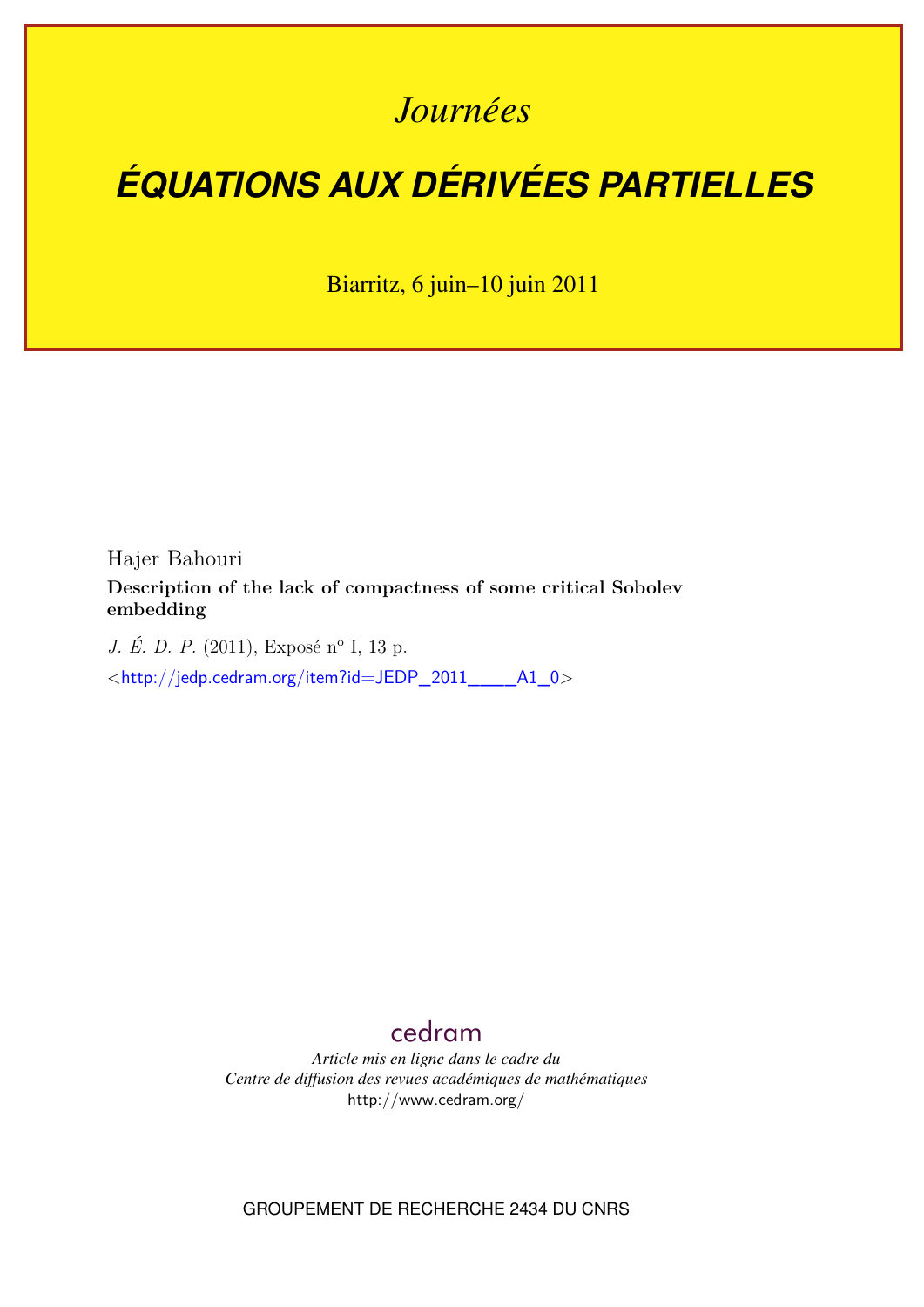<span id="page-1-0"></span>Journées *Équations aux dérivées partielles* Biarritz, 6 juin–10 juin 2011 GDR 2434 [\(CNRS\)](http://www.cnrs.fr)

# Description of the lack of compactness of some critical Sobolev embedding

## Hajer Bahouri

#### **Abstract**

In this text, we present two recent results on the characterization of the lack of compactness of some critical Sobolev embedding. The first one derived in [\[5\]](#page-11-0) deals with an abstract framework including Sobolev, Besov, Triebel-Lizorkin, Lorentz, Hölder and BMO spaces. The second one established in [\[3\]](#page-11-0) concerns the lack of compactness of  $H^1(\mathbb{R}^2)$  into the Orlicz space. Although the two results are expressed in the same manner (by means of defect measures) and rely on the defect of compactness due to concentration as in [\[17\]](#page-12-0) and [\[18\]](#page-12-0), they are actually of different nature. In fact, both in [\[5\]](#page-11-0) and [\[3\]](#page-11-0) it is proved that the lack of compactness can be described in terms of an asymptotic decomposition, but the elements involved in the decomposition are of completely different kinds in the two frameworks. We also highlight that contrary to semilinear cases like the wave equation studied in [\[2\]](#page-11-0) and [\[9\]](#page-12-0), the linearizability of the non linear wave equation with exponential growth is not directly related to the lack of compactness of  $H^1(\mathbb{R}^2)$  into the Orlicz space.

# **1. Introduction**

After the pioneering works of P. -L. Lions [\[17\]](#page-12-0) and [\[18\]](#page-12-0), the lack of compactness in critical Sobolev embedding was investigated for different types of examples through several angles. For instance, in [\[9\]](#page-12-0) the lack of of compactness in the critical Sobolev embedding

$$
\dot{H}^s(\mathbb{R}^d) \hookrightarrow L^p(\mathbb{R}^d)
$$

in the case where  $d \geq 3$  with  $0 \leq s < d/2$  and  $p = 2d/(d-2s)$  is described in terms of microlocal defect measures and in [\[10\]](#page-12-0), it is characterized by means of profiles. More generally for Sobolev spaces in the  $L<sup>q</sup>$  frame, this question is treated in [\[12\]](#page-12-0) by the use of nonlinear wavelet approximation theory.

*Keywords:* Critical Sobolev embedding, lack of compactness, BMO space, Orlicz space.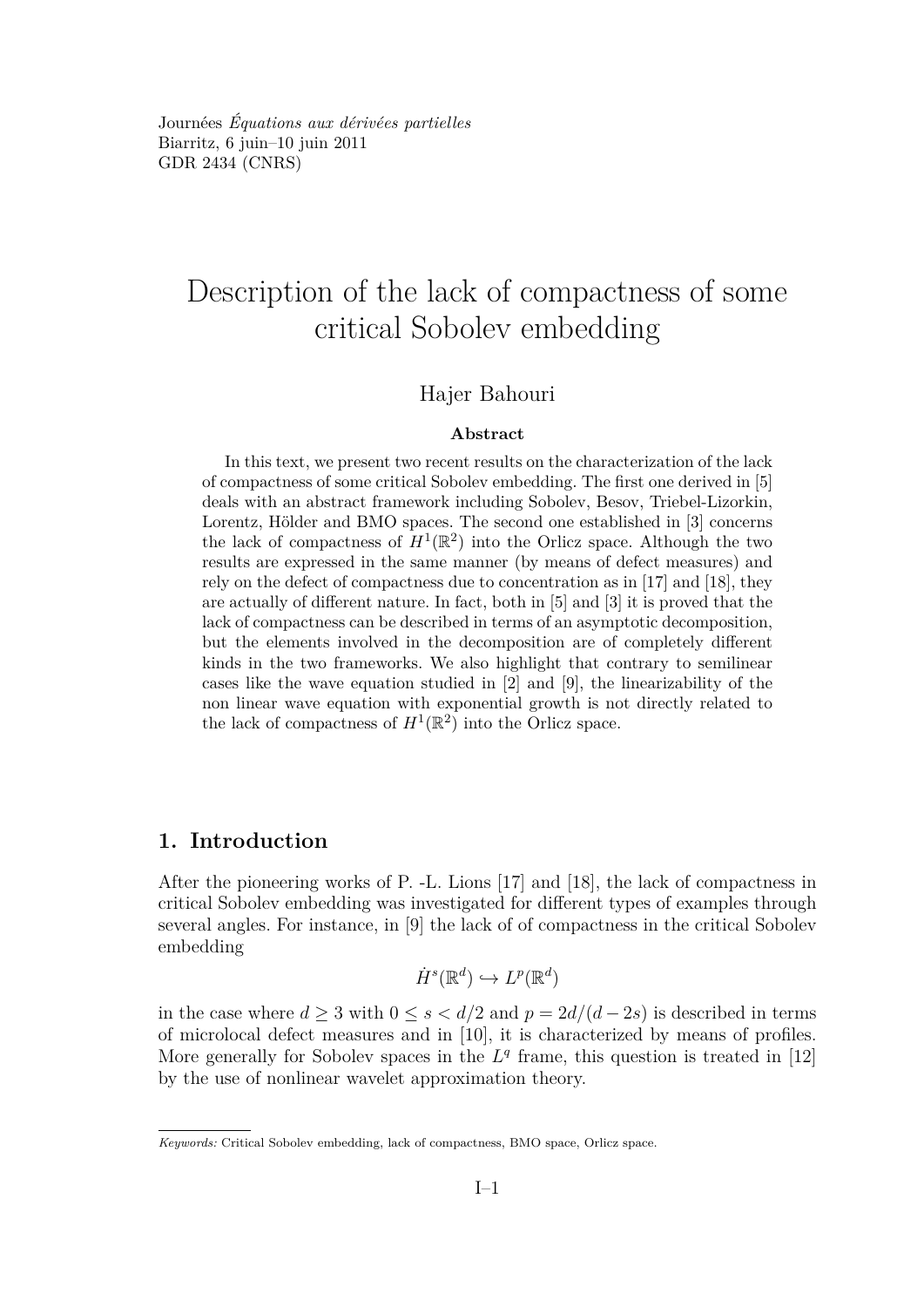<span id="page-2-0"></span>Other studies have been conducted in various work  $([6], [7], [22], [25], [23], \ldots)$  $([6], [7], [22], [25], [23], \ldots)$  $([6], [7], [22], [25], [23], \ldots)$  $([6], [7], [22], [25], [23], \ldots)$  $([6], [7], [22], [25], [23], \ldots)$  $([6], [7], [22], [25], [23], \ldots)$  $([6], [7], [22], [25], [23], \ldots)$  $([6], [7], [22], [25], [23], \ldots)$  $([6], [7], [22], [25], [23], \ldots)$  $([6], [7], [22], [25], [23], \ldots)$  $([6], [7], [22], [25], [23], \ldots)$ supplying us with a large amount of informations about solutions of nonlinear partial differential equations, both in the elliptic frame or the evolution frame. (Among other applications, one can mention [\[2\]](#page-11-0), [\[15\]](#page-12-0), [\[13\]](#page-12-0), [\[16\]](#page-12-0), [\[26\]](#page-13-0),...).

Recently in [\[5\]](#page-11-0), the wavelet-based profile decomposition introduced by S. Jaffard in [\[12\]](#page-12-0) is revisited in order to treat a larger range of examples of critical embedding of functions spaces

 $X \hookrightarrow Y$ 

including Sobolev, Besov, Triebel-Lizorkin, Lorentz, Hölder and BMO spaces. (One can consult [\[4\]](#page-11-0) and the references therein for an introduction to these spaces).

For that purpose, two generic properties on the spaces *X* and *Y* was identified to build the profile decomposition in a unified way. These properties concern wavelet decompositions in the spaces *X* and *Y* supposed having the same scaling and endowed by an unconditional wavelet basis  $(\psi_{\lambda})_{\lambda \in \Lambda}$ .

The first assumption is related to the existence of a *nonlinear projector*  $Q_M$  satisfying

$$
\lim_{M \to +\infty} \max_{\|f\|_{X} \le 1} \|f - Q_M f\|_{Y} = 0.
$$
\n(1.1)

More precisely, if  $(\psi_{\lambda})_{\lambda \in \nabla}$  is a normalized wavelet basis in the space *X* (so in *Y* in view of the invariance by the same scaling) and

$$
f = \sum_{\lambda \in \nabla} d_{\lambda} \psi_{\lambda},\tag{1.2}
$$

is the wavelet decomposition of the function  $f$ , then  $Q_M f$  sometimes called *best M-term approximation* takes the general form

$$
Q_M f := \sum_{\lambda \in E_M} d_{\lambda} \psi_{\lambda},\tag{1.3}
$$

where the sets  $E_M = E_M(f)$  of cardinality M depend on f and satisfy

$$
E_M(f) \subset E_{M+1}(f).
$$

The existence of such nonlinear projector was extensively studied in nonlinear approximation theory and for many cases as Sobolev embedding of Besov spaces in Besov or Lebesgue spaces, it turns out that the set  $E_M = E_M(f)$  can be chosen as the subset of  $\nabla$  that corresponds to the *M* largest values of  $|d_{\lambda}|$ .

In fact it is known (see [\[19\]](#page-12-0) for instance) that in Besov spaces  $\dot{B}^{\sigma}_{r,r}$ , we have the following norm equivalence :

$$
||f||_{\dot{B}^{\sigma}_{r,r}} \sim ||(d_{\lambda})_{\lambda \in \nabla}||_{\ell^{r}},\tag{1.4}
$$

for  $f = \sum_{\lambda \in \nabla} d_{\lambda} \psi_{\lambda}$  with wavelets normalized in  $\dot{B}^{\sigma}_{r,r}$ . Therefore, in the particular case where  $X = \dot{B}_{p,p}^s$  and  $Y = \dot{B}_{q,q}^t$ , with  $\frac{1}{p} - \frac{1}{q} = \frac{s-t}{d}$ *d* , the *nonlinear projector*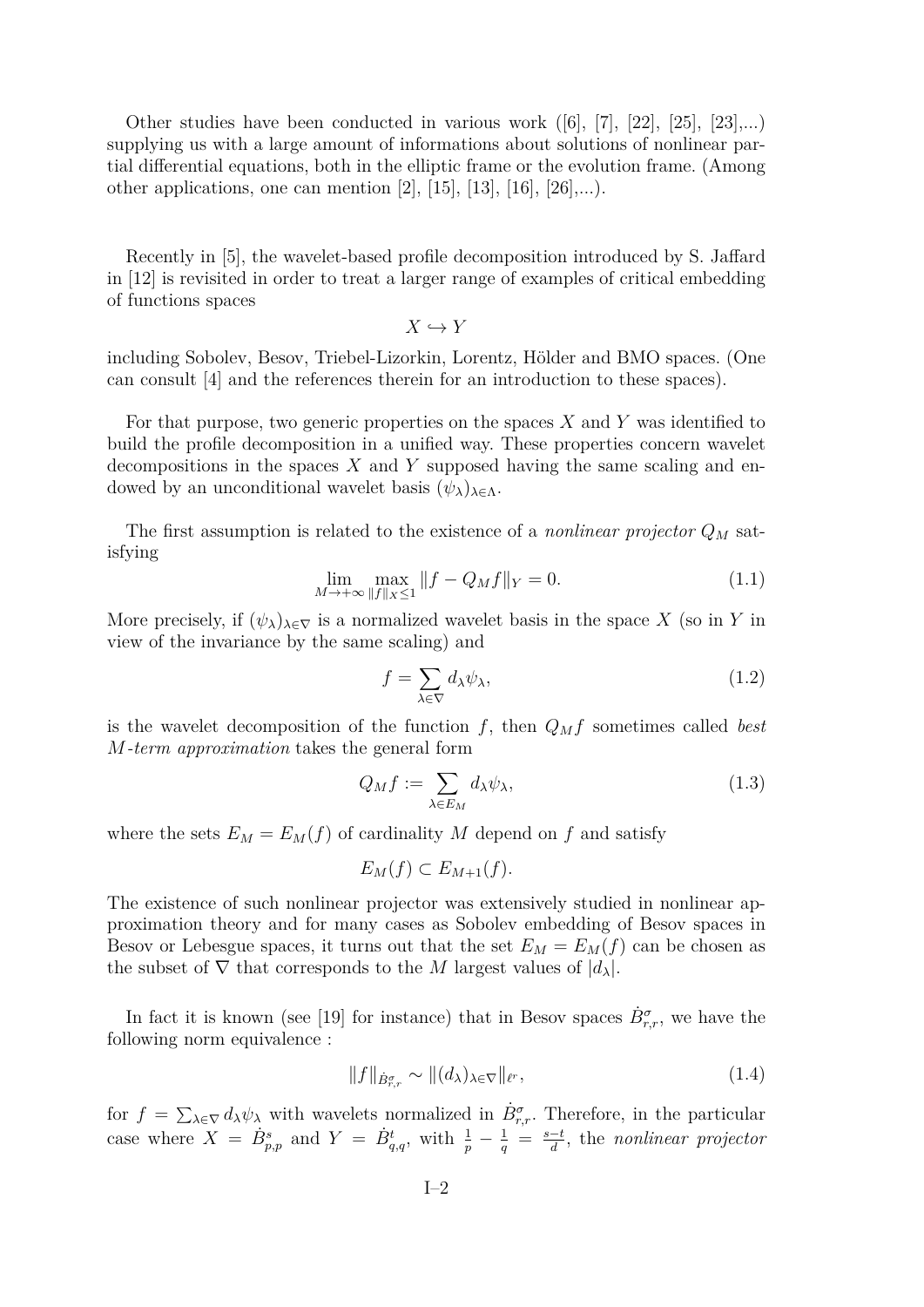<span id="page-3-0"></span> $Q_M$  defined by [\(1.3\)](#page-2-0) where  $E_M = E_M(f)$  is the subset of  $\nabla$  of cardinality M that corresponds to the *M* largest values of  $|d_{\lambda}|$  is appropriate and satisfies:

$$
\sup_{\|f\|_{\dot{B}^s_{p,p}} \le 1} \|f - Q_M f\|_{\dot{B}^t_{q,q}} \le CM^{-\frac{s-t}{d}}.
$$
\n(1.5)

Indeed, taking advantage of [\(1.4\)](#page-2-0) and using the decreasing rearrangement  $(d_m)_{m>0}$ of the  $|d_{\lambda}|$ , we get

$$
\begin{split} ||f - Q_M f||_{\dot{B}^t_{q,q}} &\leq C \big( \sum_{\lambda \notin E_M} |d_{\lambda}|^q \big)^{\frac{1}{q}} \\ &= \big( \sum_{m>M} |d_m|^q \big)^{\frac{1}{q}} \\ &\leq |d_M|^{1 - \frac{p}{q}} \big( \sum_{m>M} |d_m|^p \big)^{\frac{1}{q}} \\ &\leq (M^{-1} \sum_{m=1}^M |d_m|^p \big)^{\frac{1}{p} - \frac{1}{q}} \big( \sum_{m>M} |d_m|^p \big)^{\frac{1}{q}} \\ &\leq M^{-\left(\frac{1}{p} - \frac{1}{q}\right)} \big( \sum_{m>0} |d_m|^p \big)^{\frac{1}{p}} \\ &\leq M^{-\frac{s-t}{d}} \Vert (d_{\lambda})_{\lambda \in \nabla} \Vert_{\ell^p} \leq CM^{-\frac{s-t}{d}} \Vert f \Vert_{\dot{B}^s_{p,p}}, \end{split}
$$

which achieves the proof of Assertion (1.5).

The second assumption concerns the stability of wavelet expansions in the functions space *X* with respect to certain operations such as "shifting" the indices of wavelet coefficients, as well as disturbing the value of these coefficients. In practice and for most cases of interest, this property derives from the fact that the *X* norm of a function is equivalent to the norm of its wavelet coefficients in a certain sequence space by invoking Fatou's lemma. We refer for instance to [\[8\]](#page-12-0) and [\[19\]](#page-12-0) for more details on the construction of wavelet bases and on the characterization of classical function spaces by expansions in such bases.

Under these assumptions, we proved in [\[5\]](#page-11-0) that as in the previous works [\[9\]](#page-12-0) and [\[12\]](#page-12-0) translational and scaling invariance are the sole responsible for the defect of compactness of the embedding of  $X \hookrightarrow Y$ . More precisely, we established that the lack of compactness in this embedding can be described in terms of an asymptotic decomposition in the following terms: a sequence  $(u_n)_{n\geq 0}$  bounded in X can be decomposed up to a subsequence extraction according to

$$
u_n = \sum_{l=1}^{L} h_{l,n}^{s-d/p} \phi^l(\frac{\cdot - x_{l,n}}{h_{l,n}}) + r_{n,L}
$$
\n(1.6)

where  $(\phi^l)_{l>0}$  is a family of functions in X,

$$
\lim_{L \to +\infty} (\limsup_{n \to +\infty} ||r_{n,L}||_Y) = 0,\tag{1.7}
$$

and where the decomposition is *asymptotically orthogonal* in the sense that for  $k \neq l$ 

$$
|\log(h_{l,n}/h_{k,n})| \to +\infty
$$
 or  $|x_{l,n} - x_{k,n}|/h_{l,n} \to +\infty$ , as  $n \to +\infty$ .

The construction of the decomposition (1.6) relies on a diagonal subsequence extraction procedure and proceed in several steps. In the first step, we split the wavelet decomposition of the sequence  $(u_n)$  using the *nonlinear projector*  $Q_M$ . In the second step, by an iterative scheme based on the orthogonality property, we built approximate profiles  $\phi^{l,j}$ . In the third step, the exact profiles  $\phi^{l}$  are constructed as the limits in *X* of the approximate profiles  $\phi^{l,j}$  as  $j \to +\infty$ , making use of the second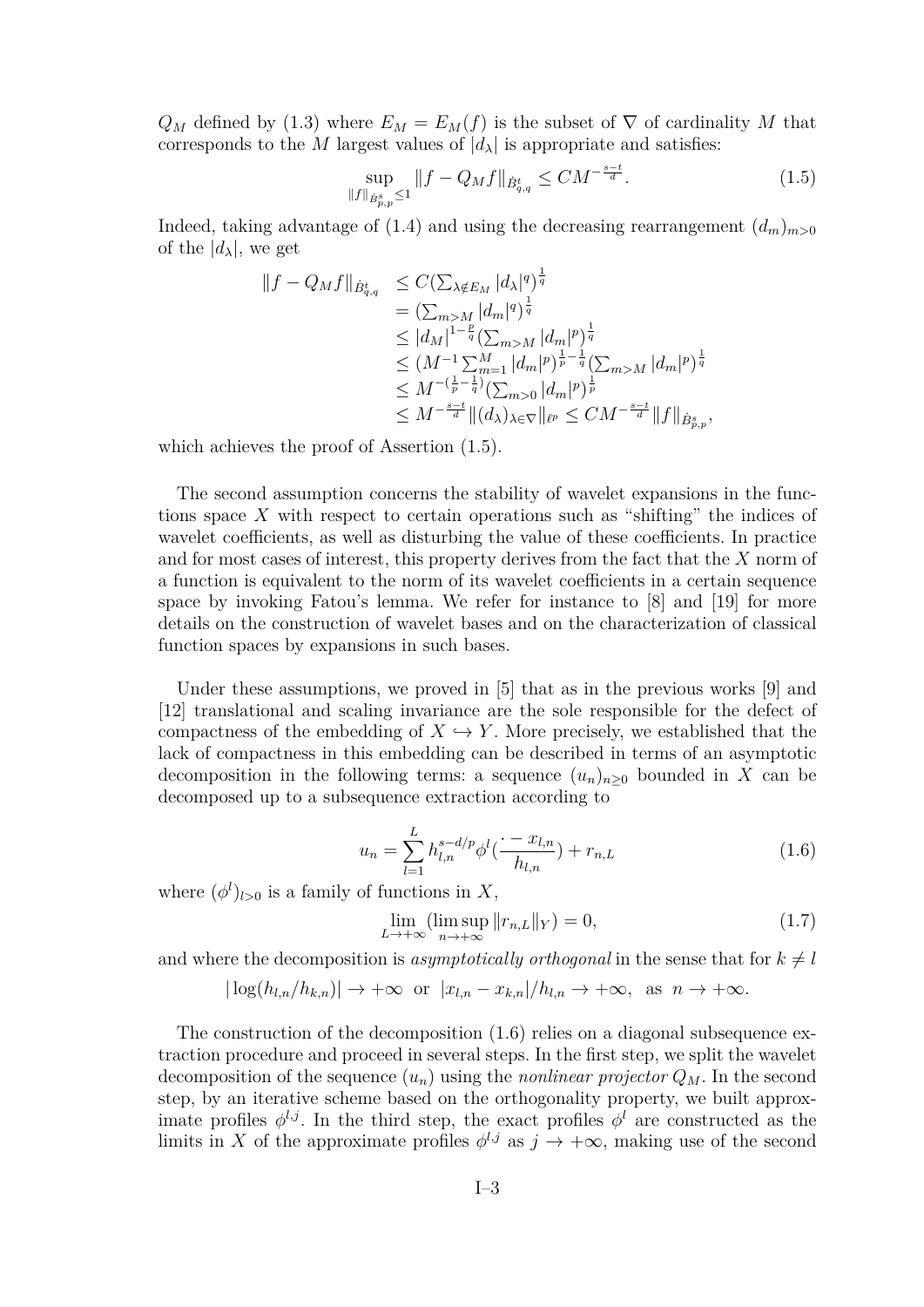assumption and finally in the last step, [\(1.7\)](#page-3-0) is established.

In [\[3\]](#page-11-0), we looked into the lack of compactness of the critical Sobolev embedding

$$
H_{rad}^1(\mathbb{R}^2) \hookrightarrow \mathcal{L},\tag{1.8}
$$

where  $\mathcal L$  denotes the Orlicz space associated to the function  $\phi(s) = e^{s^2} - 1$  and gave a characterization by means of an asymptotic decomposition. It was found that the profiles involved in the decomposition [\(1.6\)](#page-3-0) are not the right concept to describe the lack of compactness in this embedding. In fact in [\[3\]](#page-11-0), we characterized the lack of compactness of the critical Sobolev embedding (1.8) by means of an *asymptotically orthogonal* decomposition in terms of elementary concentrations under the form:

$$
g_n(x) := \sqrt{\frac{\alpha_n}{2\pi}} \ \psi\left(\frac{-\log|x|}{\alpha_n}\right),\,
$$

where  $\alpha := (\alpha_n)$  called the scale is a sequence of positive real numbers going to infinity and  $\psi$  called the profile belongs to the set

$$
\mathcal{P} := \left\{ \psi \in L^{2}(\mathbb{R}, \mathrm{e}^{-2s}ds); \quad \psi' \in L^{2}(\mathbb{R}), \ \psi_{\vert -\infty, 0\vert} = 0 \right\}.
$$

These elementary concentrations satisfying (see [\[3\]](#page-11-0) for more details)

$$
\lim_{n \to \infty} \|g_n\|_{\mathcal{L}} = \frac{1}{\sqrt{4\pi}} \max_{s > 0} \frac{|\psi(s)|}{\sqrt{s}}
$$

are the same kind as the Lions' example

$$
f_{\alpha_n}(x) = \begin{cases} 0 & \text{if } |x| \ge 1, \\ -\frac{\log|x|}{\sqrt{2\alpha_n \pi}} & \text{if } e^{-\alpha_n} \le |x| \le 1, \\ \sqrt{\frac{\alpha_n}{2\pi}} & \text{if } |x| \le e^{-\alpha_n} \end{cases}
$$

that we can write as

$$
f_{\alpha_n}(x) = \sqrt{\frac{\alpha_n}{2\pi}} \mathbf{L} \left( \frac{-\log|x|}{\alpha_n} \right)
$$

where

$$
\mathbf{L}(s) = \begin{cases} 0 & \text{if } s \leq 0, \\ s & \text{if } 0 \leq s \leq 1, \\ 1 & \text{if } s \geq 1. \end{cases}
$$

and which satisfies  $||f_{\alpha_n}||_{\mathcal{L}} \to \frac{1}{\sqrt{4}}$  $\frac{1}{4\pi}\max_{s>0}\frac{|\mathbf{L}(s)|}{\sqrt{s}}=\frac{1}{\sqrt{4}}$  $\frac{1}{4\pi}$  as  $\alpha_n \to \infty$ .

## **2. Critical** 2*D* **Sobolev embedding**

# **2.1. Sobolev embedding in** BMO ∩ *L* <sup>2</sup> **and in Orlicz space**

It is well known that  $H^1(\mathbb{R}^2)$  is continuously embedded in BMO( $\mathbb{R}^2$ )  $\cap L^2(\mathbb{R}^2)$ , where  $BMO(\mathbb{R}^d)$  denotes the space of bounded mean oscillations which is the space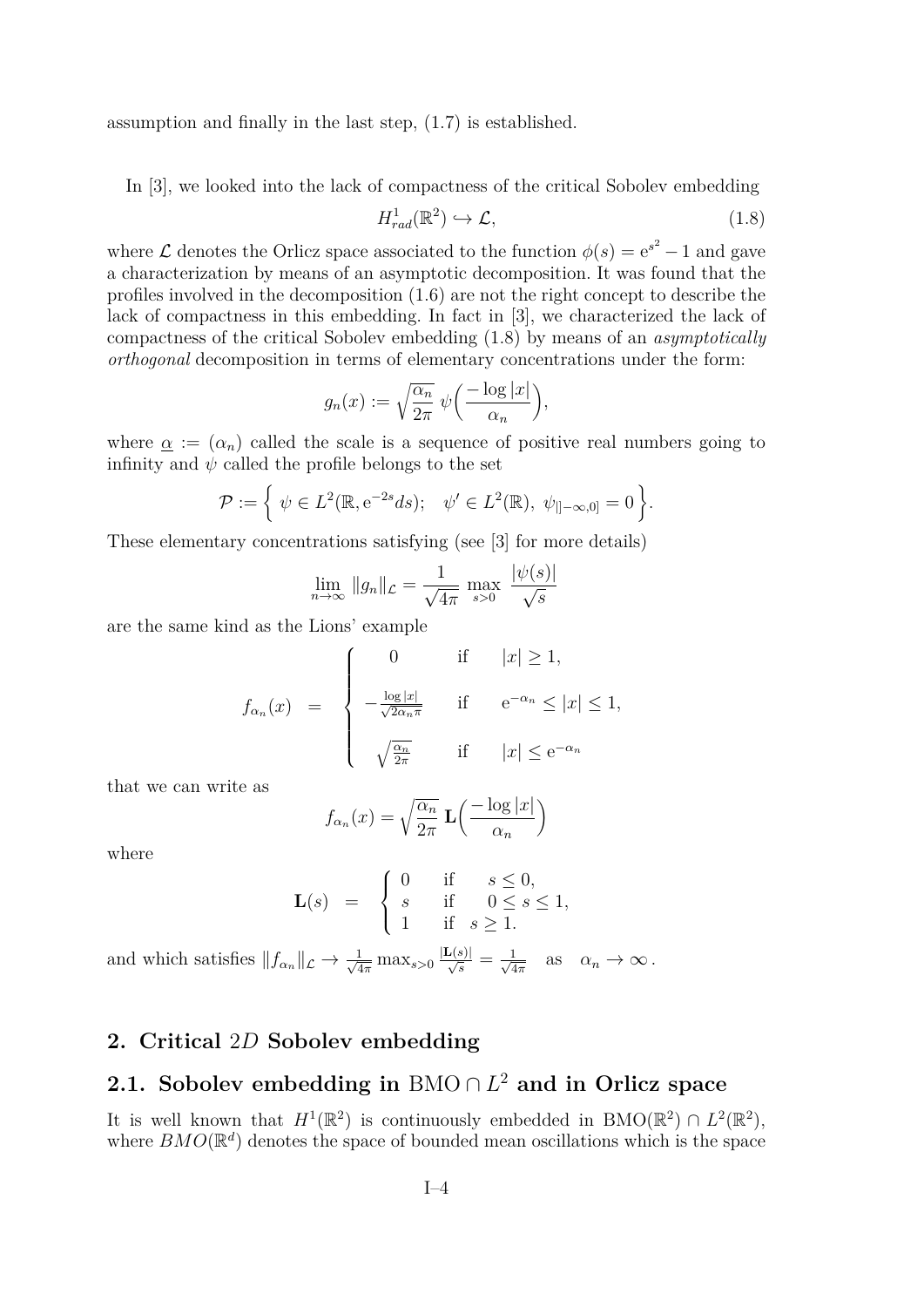of locally integrable functions *f* such that

$$
||f||_{BMO} \stackrel{\text{def}}{=} \sup_B \frac{1}{|B|} \int_B |f - f_B| \, dx < \infty \quad \text{with} \quad f_B \stackrel{\text{def}}{=} \frac{1}{|B|} \int_B f \, dx.
$$

The above supremum being taken over the set of Euclidean balls  $B$ ,  $\cdot$  | denoting the Lebesgue measure.

It is also known that

$$
||u||_{\mathcal{L}} \le \frac{1}{\sqrt{4\pi}} ||u||_{H^1},
$$
\n(2.1)

where  $\mathcal L$  denotes the Orlicz space associated to the function  $\phi(s) = e^{s^2} - 1$ . This embedding derives immediately from the following Trudinger-Moser type inequalities (see [\[1,](#page-11-0) [20,](#page-12-0) [27\]](#page-13-0)):

#### **Proposition 2.1.**

$$
\sup_{\|u\|_{H^{1}} \le 1} \int_{\mathbb{R}^{2}} \left( e^{4\pi |u(x)|^{2}} - 1 \right) dx := \kappa < \infty.
$$
 (2.2)

Let us recall that generally, if  $\phi : \mathbb{R}^+ \to \mathbb{R}^+$  is a convex increasing function such that

$$
\phi(0) = 0 = \lim_{s \to 0^+} \phi(s) \text{ and } \lim_{s \to \infty} \phi(s) = \infty,
$$

then  $L^{\phi}$  the Orlicz space on  $\mathbb{R}^d$  associated to the function  $\phi$  is defined as follows:

#### **Definition 2.2.**

*We say that a measurable function*  $u : \mathbb{R}^d \to \mathbb{C}$  *belongs to*  $L^{\phi}$  *if there exists*  $\lambda > 0$ *such that*

$$
\int_{\mathbb{R}^d} \phi\left(\frac{|u(x)|}{\lambda}\right) dx < \infty
$$

*and we denote*

$$
||u||_{L^{\phi}} = \inf \left\{ \lambda > 0, \quad \int_{\mathbb{R}^d} \phi \left( \frac{|u(x)|}{\lambda} \right) dx \le 1 \right\}.
$$
 (2.3)

**Remark 2.3.** *Let us observe that we may replace in* (2.3) *the number* 1 *by any positive constant. This changes the norm*  $\|\cdot\|_{L^{\phi}}$  *by an equivalent norm. In what follows we shall endow the Orlicz space*  $\mathcal L$  *with the norm*  $\|\cdot\|_{\mathcal L}$  *where the number* 1 *is replaced by the constant*  $\kappa$  *involving in Identity* (2.2).

# **2.2.** Comparaison between BMO  $\cap$   $L^2$  and  $\mathcal{L}$

It turns out that there is no comparison between  $\mathcal L$  and BMO. More precisely, we have the following result

#### **Proposition 2.4.**

$$
\mathcal{L} \not\hookrightarrow \text{BMO} \cap L^2
$$
 and  $\text{BMO} \cap L^2 \not\hookrightarrow \mathcal{L}$ .

*Proof.* Let us consider the sequence  $g_{\alpha_n}(r,\theta) = f_{\alpha_n}(r) e^{i\theta}$  where  $f_{\alpha_n}$  is the fundamen-tal example introduced in Section [1,](#page-1-0) and let us set  $B_{\alpha_n} = B(0, e^{-\frac{\alpha_n}{2}})$ . It is obvious that

$$
\int_{B_{\alpha_n}} g_{\alpha_n} = 0.
$$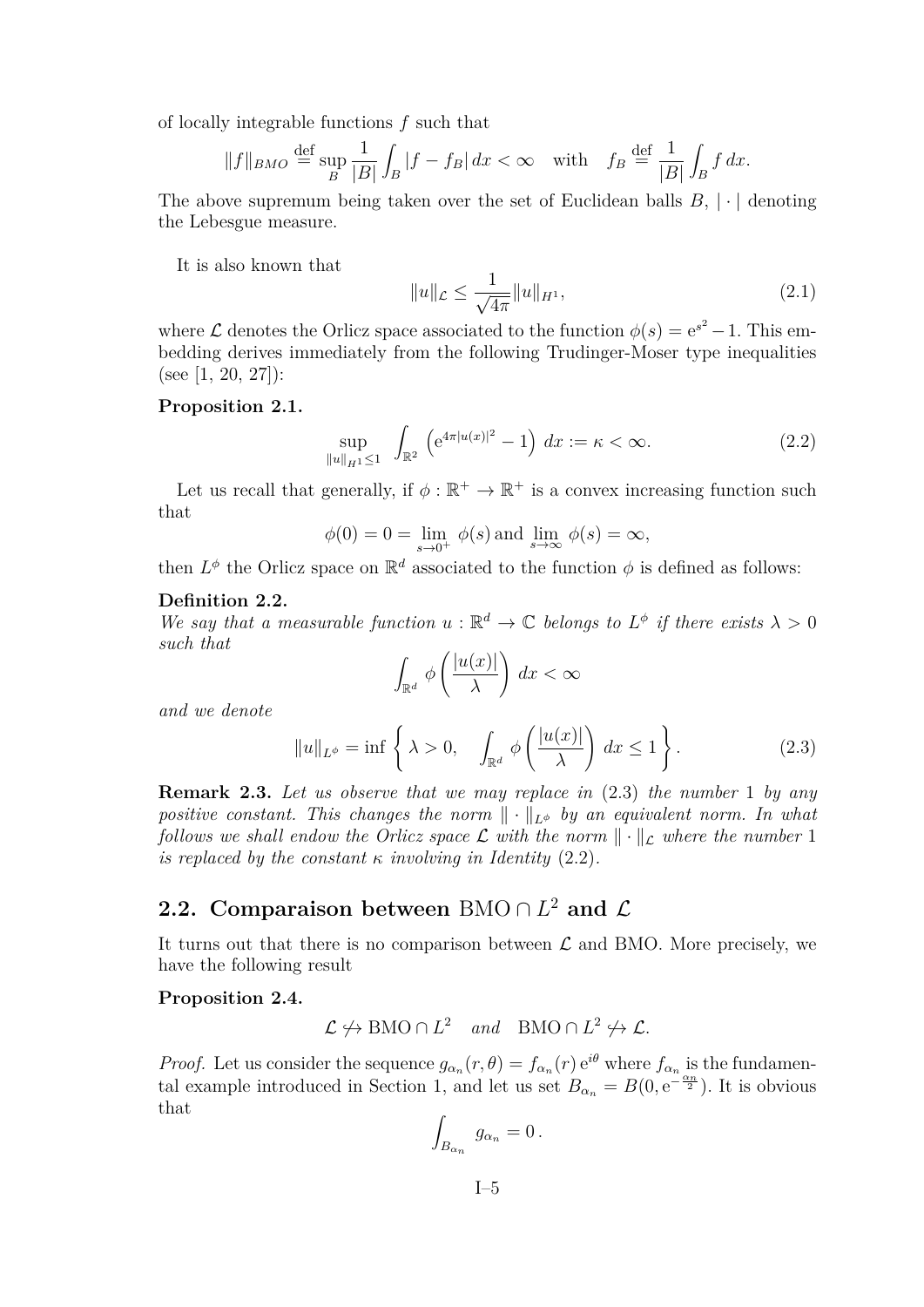<span id="page-6-0"></span>In other respects, by elementary computations we get

$$
\frac{1}{|B_{\alpha_n}|}\int_{B_{\alpha_n}} |g_{\alpha_n}| = \frac{\sqrt{\alpha_n}}{2\sqrt{2\pi}} + \frac{1 - e^{-\alpha_n}}{2\sqrt{2\pi \alpha_n}}.
$$

Hence  $||g_{\alpha_n}||_{\text{BMO}} \to \infty$  as  $\alpha_n \to \infty$ . Since  $||g_{\alpha_n}||_{\mathcal{L}} = ||f_{\alpha_n}||_{\mathcal{L}} \to \frac{1}{\sqrt{\Delta}}$  $\frac{1}{4\pi}$ , we deduce that

$$
\mathcal{L} \nleftrightarrow \mathrm{BMO} \cap L^2.
$$

To show that BMO ∩  $L^2$  is not embedded in  $\mathcal{L}$ , we shall use the following sharp inequality established in [\[14\]](#page-12-0)

$$
||u||_{L^{q}} \leq C q ||u||_{\text{BMO} \cap L^{2}}, \quad q \geq 2,
$$
\n(2.4)

together with the fact that (for  $u \neq 0$ ),

$$
\int_{\mathbb{R}^2} \left( e^{\frac{|u(x)|^2}{\|u\|_{\mathcal{L}}^2}} - 1 \right) dx \le \kappa. \tag{2.5}
$$

To go to this end, let us suppose that BMO  $\cap$  *L*<sup>2</sup> is embedded in *L*. Then, for any integer  $q \geq 1$ , we get

$$
||u||_{L^{2q}} \le \kappa^{1/2q} (q!)^{1/2q} ||u||_{\mathcal{L}} \le C \kappa^{1/2q} (q!)^{1/2q} ||u||_{\text{BMO}\cap\mathbb{L}^2}
$$

which contradicts (2.4) since

$$
(q!)^{1/2q} \sim e^{-1/2} \sqrt{q},
$$

where ∼ is used to indicate that the ratio of the two sides goes to 1 as *q* goes to ∞.

## **3. Lack of compactness in Sobolev embedding in Orlicz space**

The embedding  $H^1 \hookrightarrow \mathcal{L}$  is non compact at least for two reasons. The first reason is the lack of compactness at infinity. A typical example is  $u_k(x) = \varphi(x + x_k)$ where  $0 \neq \varphi \in \mathcal{D}$  and  $|x_k| \to \infty$ . The second reason is of concentration-type derived by P.-L. Lions [\[17,](#page-12-0) [18\]](#page-12-0) and illustrated by the fundamental example  $f_{\alpha_n}$  defined above.

In [\[3\]](#page-11-0), we described the lack of compactness of this embedding in terms of an asymptotic decomposition as follows:

**Theorem 3.1.** Let  $(u_n)$  be a bounded sequence in  $H_{rad}^1(\mathbb{R}^2)$  such that

$$
u_n \rightharpoonup 0,\tag{3.1}
$$

$$
\limsup_{n \to \infty} ||u_n||_{\mathcal{L}} = A_0 > 0, \qquad and \qquad (3.2)
$$

$$
\lim_{R \to \infty} \limsup_{n \to \infty} \int_{|x| > R} |u_n|^2 dx = 0.
$$
\n(3.3)

*Then, there exists a sequence*  $(\underline{\alpha}^{(j)})$  *of pairwise orthogonal scales and a sequence of profiles*  $(\psi^{(j)})$  *in*  $\mathcal P$  *such that, up to a subsequence extraction, we have for all*  $\ell \geq 1$ *,* 

$$
u_n(x) = \sum_{j=1}^{\ell} \sqrt{\frac{\alpha_n^{(j)}}{2\pi}} \psi^{(j)} \left( \frac{-\log|x|}{\alpha_n^{(j)}} \right) + \mathbf{r}_n^{(\ell)}(x), \quad \limsup_{n \to \infty} \| \mathbf{r}_n^{(\ell)} \|_{\mathcal{L}} \stackrel{\ell \to \infty}{\longrightarrow} 0. \tag{3.4}
$$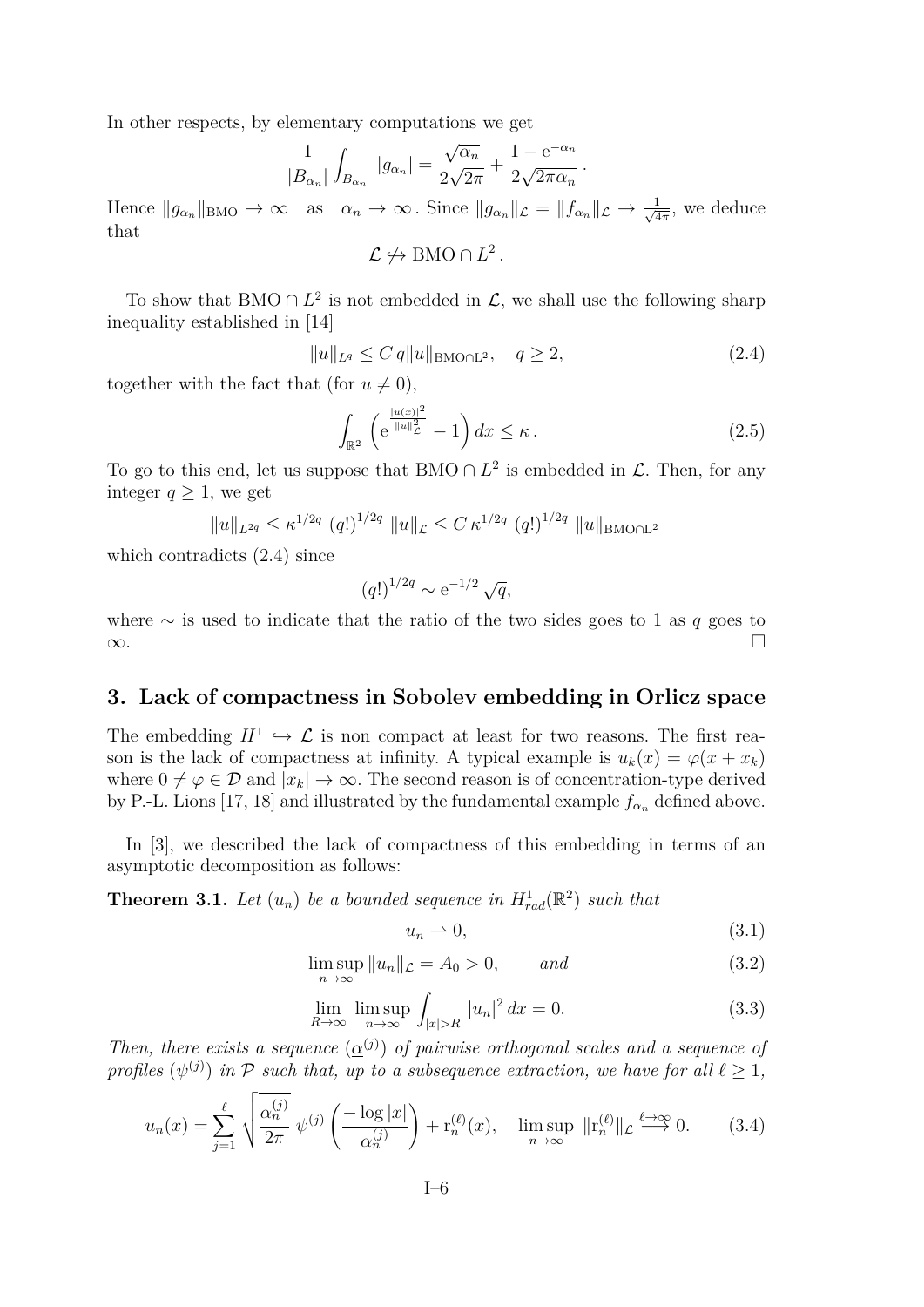*Moreover, we have the following stability estimates*

$$
\|\nabla u_n\|_{L^2}^2 = \sum_{j=1}^{\ell} \|\psi^{(j)'}\|_{L^2}^2 + \|\nabla \mathbf{r}_n^{(\ell)}\|_{L^2}^2 + o(1), \quad n \to \infty.
$$
 (3.5)

The approach that we adopted to prove Theorem [3.1](#page-6-0) uses in a crucial way the radial setting and particularly the fact we deal with bounded functions far away from the origin thanks to the well known radial estimate

$$
|u(r)| \le \frac{C}{\sqrt{r}} \, \|u\|_{L^2}^{\frac{1}{2}} \|\nabla u\|_{L^2}^{\frac{1}{2}}.
$$
\n(3.6)

Through a diagonal subsequence extraction, the main step consists to extract a scale  $(\alpha_n)$  and a profile  $\psi$  such that

$$
\|\psi'\|_{L^2}\geq C A_0,
$$

where  $C$  is a universal constant. The extraction of the scale follows from the fact that for any  $\epsilon > 0$ 

$$
\sup_{s\geq 0} \left( \left| \frac{v_n(s)}{A_0 - \epsilon} \right|^2 - s \right) \to \infty, \quad n \to \infty,
$$
\n(3.7)

with  $v_n(s) = u_n(e^{-s})$ . Property (3.7) is proved by contradiction assuming that

$$
\sup_{s\geq 0,n\in\mathbb{N}}\quad \left(\left|\frac{v_n(s)}{A_0-\epsilon}\right|^2-s\right)\leq C<\infty,
$$

which ensures by virtue of Lebesgue theorem that

$$
\int_{|x|<1} \left( e^{|\frac{u_n(x)}{A_0-\epsilon}|^2}-1\right) dx = 2\pi \int_0^\infty \left( e^{|\frac{v_n(s)}{A_0-\epsilon}|^2}-1\right) e^{-2s} ds \to 0, \quad n \to \infty.
$$

In other respects, taking advantage of the radial estimate (3.6), we deduce that the sequence  $(u_n)$  is bounded on the set  ${|x| > 1}$  which implies that

$$
\int_{|x|\geq 1} \left( e^{|\frac{u_n(x)}{A_0-\epsilon}|^2} - 1 \right) dx \leq C \|u_n\|_{L^2}^2 \to 0.
$$

In conclusion, this leads to

$$
\limsup_{n \to \infty} ||u_n||_{\mathcal{L}} \le A_0 - \epsilon,
$$

which is in contradiction with Hypothesis [\(3.2\)](#page-6-0). Fixing  $\epsilon = A_0/2$ , a scale  $(\alpha_n)$  can be extracted such that

$$
\frac{A_0}{2}\sqrt{\alpha_n} \le |v_n(\alpha_n)| \le C\sqrt{\alpha_n} + o(1).
$$

Finally, setting

$$
\psi_n(y) = \sqrt{\frac{2\pi}{\alpha_n^{(1)}}} \ v_n(\alpha_n^{(1)}y),
$$

one can prove that  $\psi_n$  converges simply to a profile  $\psi$ . Since  $|\psi_n(1)| \geq CA_0$ , we obtain

$$
CA_0 \leq |\psi(1)| = \left| \int_0^1 \psi'(\tau) d\tau \right| \leq ||\psi'||_{L^2(\mathbb{R})},
$$

which ends the proof of the main point.

Before concluding this section, let us comment the results of Theorem [3.1.](#page-6-0)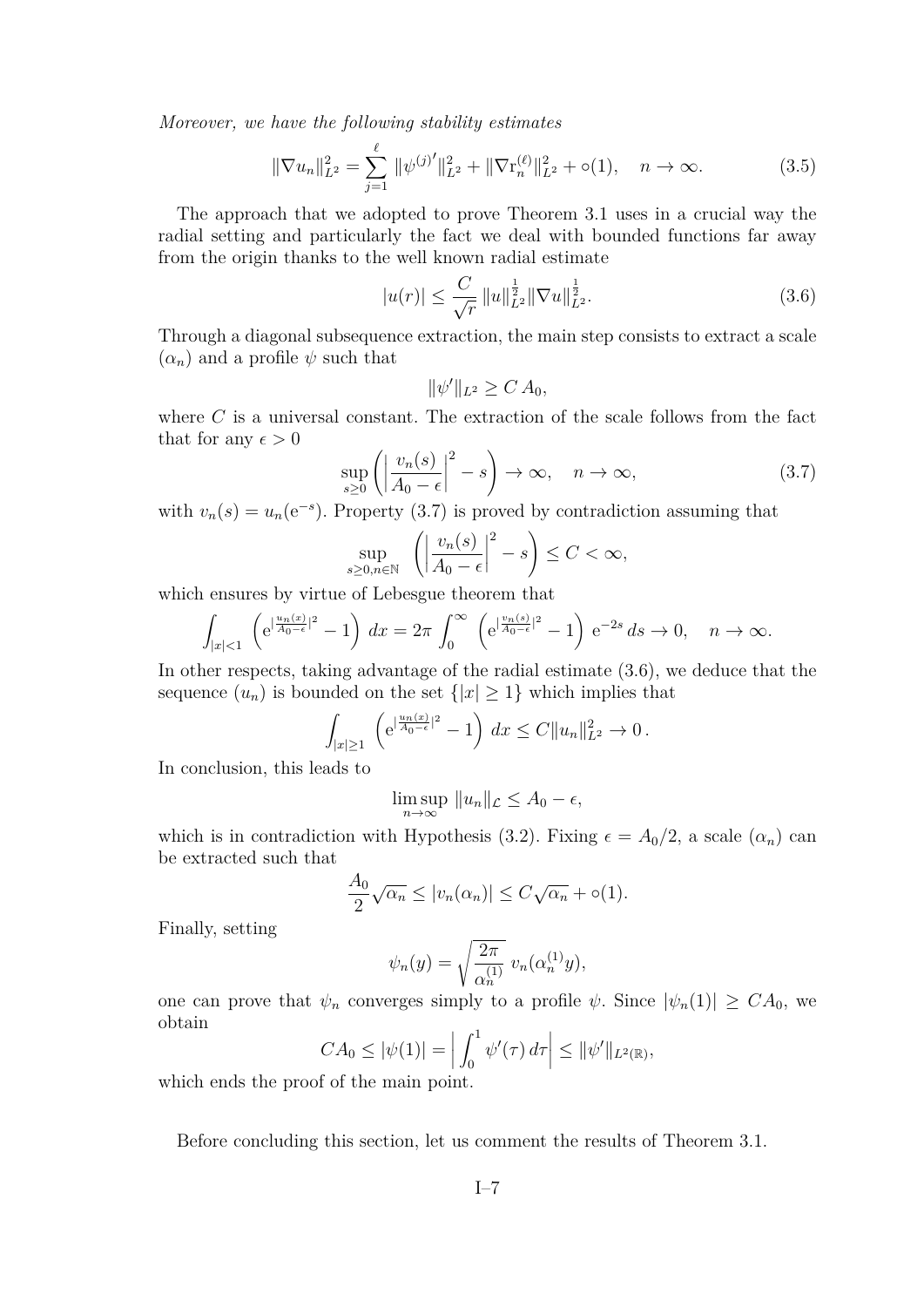#### <span id="page-8-0"></span>**Remarks 3.2.**

• *It should be emphasized that, contrary to the case of Sobolev embedding in Lebesgue spaces, where the asymptotic decomposition derived by P. Gérard in* [\[10\]](#page-12-0) *leads to*

$$
||u_n||_{L^p}^p \to \sum_{j\geq 1} ||\psi^{(j)}||_{L^p}^p,
$$

*Theorem [3.1](#page-6-0) induces to*

$$
||u_n||_{\mathcal{L}} \to \sup_{j \ge 1} \left( \lim_{n \to \infty} ||g_n^{(j)}||_{\mathcal{L}} \right), \tag{3.8}
$$

*where*  $g_n^{(j)} =$  $\sqrt{\frac{\alpha_n^{(j)}}{2\pi}} \psi^{(j)}\left(\frac{-\log|x|}{\alpha_n^{(j)}}\right)$  $\alpha_n^{(j)}$ *. A detailed proof of this fact is given in* [\[3\]](#page-11-0)*.*

• Let us also observe that each elementary concentration  $g_n^{(j)}$  is supported in the unit disc. This is due to the fact that in the radial case, any bounded sequence in  $H^1(\mathbb{R}^2)$ *is compact away from the origin in Orlicz space.*

• As it is mentioned above, the elementary concentration  $g_n^{(j)}$  are completely different *from the profiles involving in the characterization of the lack of compactness in* [\[5\]](#page-11-0)*.* In fact, one can prove that for any  $0 < a < b$  and any sequence  $(h_n)$  of nonnegative *real numbers*

$$
\int_{a
$$

*Actually, the scales*  $\alpha_n^{(j)}$  *do not correspond to scales in point of view frequencies but to values taken by the functions*  $g_n^{(j)}$  *in consistent sets of size.* 

#### **4. Qualitative study of nonlinear wave equation**

The two-dimensional nonlinear Klein-Gordon equation

$$
\Box u + u + f(u) = 0, \quad u: \mathbb{R}_t \times \mathbb{R}_x^2 \to \mathbb{R}, \tag{4.1}
$$

where

$$
f(u) = u \left( e^{4\pi u^2} - 1 \right)
$$

have been studied for the sake of several physical models and global well posedness is established in subcritical and critical cases (see [\[11\]](#page-12-0) and the references therein for a survey on the subject). Here and contrary to higher dimensions where the criticality depends on the nonlinearity, the notion of criticality depends on the size of the initial energy  $E_0$  with respect to 1. More precisely, denoting by

$$
E_0 := \|u_1\|_{L^2}^2 + \|\nabla u_0\|_{L^2}^2 + \frac{1}{4\pi} \|e^{4\pi u_0^2} - 1\|_{L^1},
$$

we define as follows the various regimes:

**Definition 4.1.** *The Cauchy problem associated to Equation (4.1) with initial data*  $(u_0, u_1) \in H^1(\mathbb{R}^2) \times L^2(\mathbb{R}^2)$  *is said to be subcritical if* 

$$
E_0<1.
$$

It is said critical if  $E_0 = 1$  and supercritical if  $E_0 > 1$ .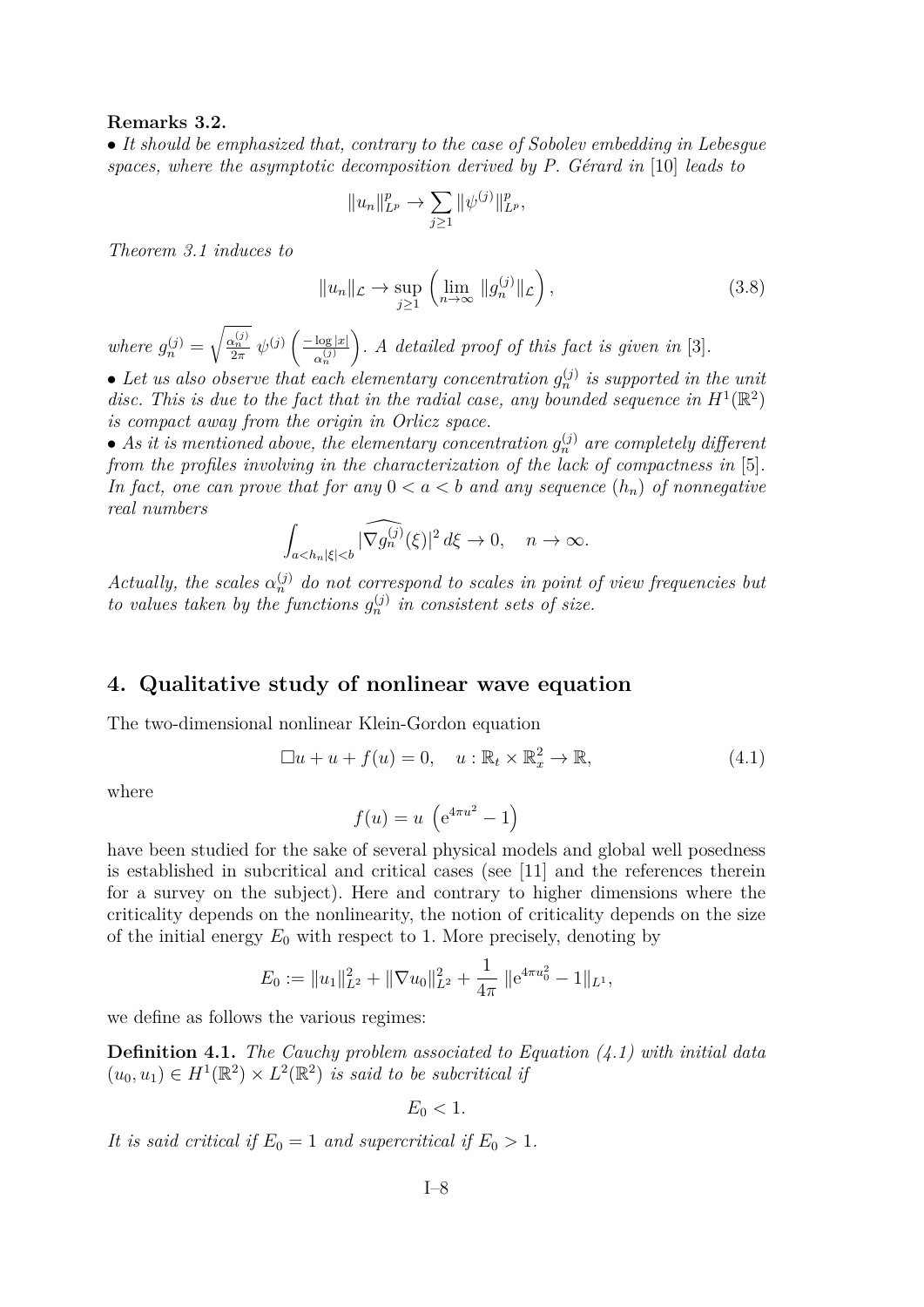<span id="page-9-0"></span>Let us emphasize that the solutions of the two-dimensional nonlinear Klein-Gordon equation formally satisfy the conservation of energy

$$
E(u,t) = ||\partial_t u(t)||_{L^2}^2 + ||\nabla u(t)||_{L^2}^2 + \frac{1}{4\pi} ||e^{4\pi u(t)^2} - 1||_{L^1}
$$
(4.2)  
=  $E(u,0) := E_0.$ 

As in earlier works of P. Gérard [\[9\]](#page-12-0) and H. Bahouri-P. Gérard [\[2\]](#page-11-0), we undertook in [\[3\]](#page-11-0) a qualitative study of the solutions of two-dimensional nonlinear Klein-Gordon equation. This study was conducted following the approach introduced by P. Gérard in [\[9\]](#page-12-0) which consists to compare the evolution of oscillations and concentration effects displayed by sequences of solutions of the nonlinear Klein-Gordon equation [\(4.1\)](#page-8-0) and solutions of the linear Klein-Gordon equation.

$$
\Box v + v = 0 \tag{4.3}
$$

More precisely, if  $(\varphi_n, \psi_n)$  is a sequence of data in  $H^1 \times L^2$  supported in some fixed ball and satisfying

$$
\varphi_n \rightharpoonup 0 \quad \text{in } H^1, \quad \psi_n \rightharpoonup 0 \quad \text{in } L^2,\tag{4.4}
$$

such that

$$
E^n \le 1, \quad n \in \mathbb{N} \tag{4.5}
$$

where  $E^n$  stands for the energy of  $(\varphi_n, \psi_n)$  given by

$$
E^{n} = \|\psi_{n}\|_{L^{2}}^{2} + \|\nabla \varphi_{n}\|_{L^{2}}^{2} + \frac{1}{4\pi} \|e^{4\pi \varphi_{n}^{2}} - 1\|_{L^{1}},
$$

we consider  $(u_n)$  and  $(v_n)$  the sequences of finite energy solutions of  $(4.1)$  and  $(4.3)$ such that

$$
(u_n, \partial_t u_n)(0) = (v_n, \partial_t v_n)(0) = (\varphi_n, \psi_n).
$$

Arguing as in [\[9\]](#page-12-0), we introduce the following definition

**Definition 4.2.** Let  $T$  be a positive time. The sequence  $(u_n)$  is said linearizable on  $[0, T]$ *, if* 

$$
\sup_{t \in [0,T]} E_c(u_n - v_n, t) \longrightarrow 0 \quad as \quad n \to \infty
$$

*where*  $E_c(w, t)$  *denotes the kinetic energy defined by:* 

$$
E_c(w,t) = \int_{\mathbb{R}^2} \left[ |\partial_t w|^2 + |\nabla_x w|^2 + |w|^2 \right] (t, x) \, dx. \tag{4.6}
$$

Similarly to the case of dimension  $d \geq 3$  (see [\[9\]](#page-12-0)), we proved that in the subcritical case (i.e. the case where  $\limsup E^{n} < 1$ ), the sequence  $(u_n)$  is linearizable on any *n*→∞ time interval  $[0, T]$ . In other respects, we proved that in the critical case (i.e. the case where  $\limsup E^n = 1$ , the sequence  $(u_n)$  is linearizable on  $[0, T]$  provided that the sequence  $\overline{(v_n)}$  satisfies

$$
\limsup_{n \to \infty} ||v_n||_{L^{\infty}([0,T];\mathcal{L})} < \frac{1}{\sqrt{4\pi}} , \qquad (4.7)
$$

where  $\mathcal L$  denotes the Orlicz space  $\mathcal L$ .

Denoting by  $w_n = u_n - v_n$ , we can easily verify that  $w_n$  is the solution of the nonlinear wave equation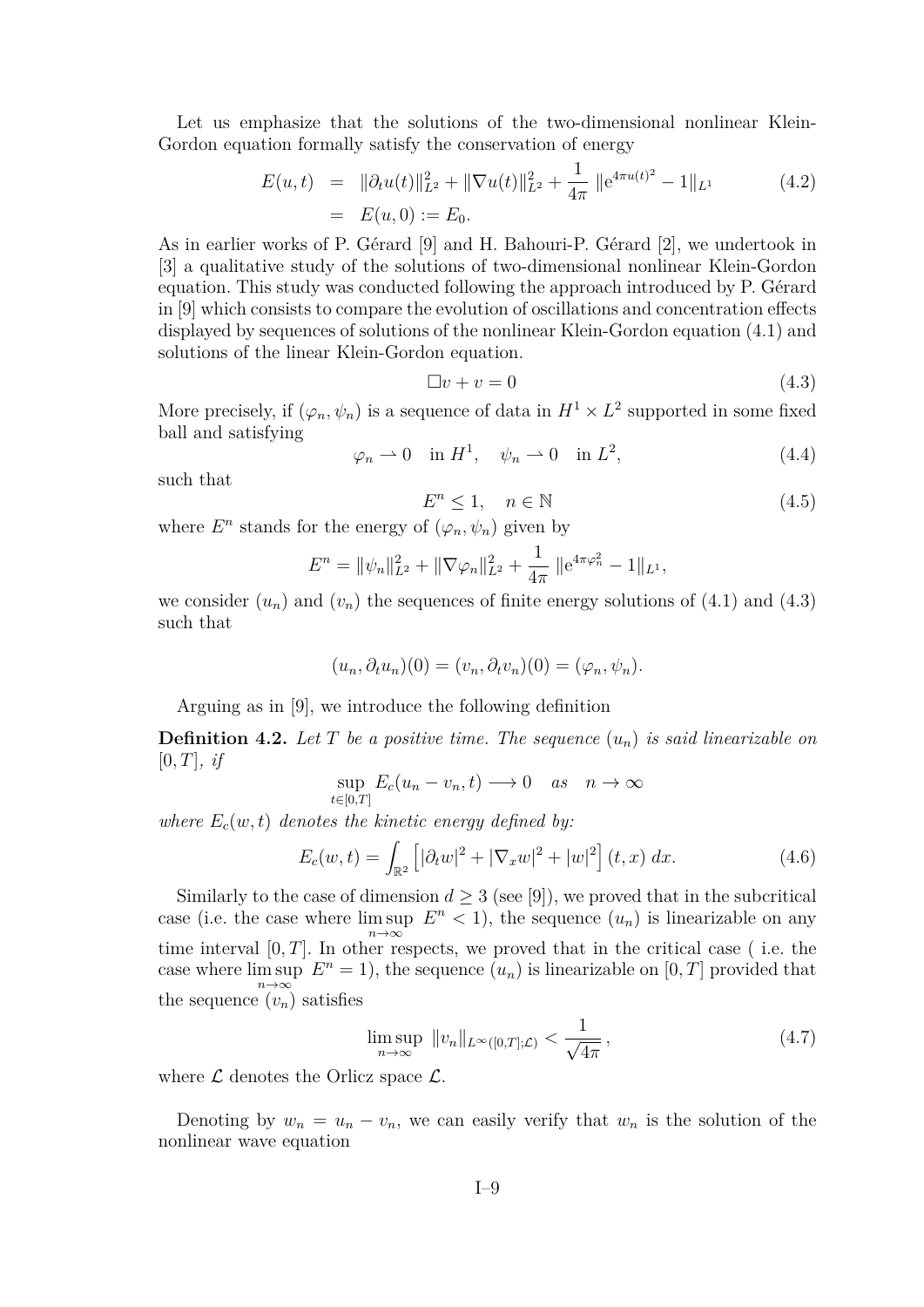$$
\Box w_n + w_n = -f(u_n)
$$

with null Cauchy data.

Under energy estimate, we obtain

$$
||w_n||_T \leq ||f(u_n)||_{L^1([0,T],L^2(\mathbb{R}^2))},
$$

where  $||w_n||_T^2$  $\stackrel{\text{def}}{=} \sup_{t \in [0,T]} E_c(w_n, t)$ . Therefore, to prove that the sequence  $(u_n)$  is linearizable on  $[0, T]$ , it suffices to establish that

$$
||f(u_n)||_{L^1([0,T],L^2(\mathbb{R}^2))} \longrightarrow 0 \text{ as } n \to \infty.
$$

Thanks to finite propagation speed, the sequence  $f(u_n)$  is uniformly supported in a fixed compact subset of  $[0, T] \times \mathbb{R}^2$ . So, to prove that the sequence  $(f(u_n))$  converges strongly to 0 in  $L^1([0,T], L^2(\mathbb{R}^2))$ , we just follow the strategy of P. Gérard in [\[9\]](#page-12-0) which reduce the problem to demonstrate that this sequence is bounded in  $L^{1+\epsilon}([0,T], L^{2+\epsilon}(\mathbb{R}^2))$ , for some nonnegative  $\epsilon$ . This is done in the subcritical case by classical arguments thanks to Strichartz estimates and Trudinger-Moser inequality.

To handle with the critical case and estimate  $|| f(u_n) ||_{L^{1+\epsilon}([0,T],L^{2+\epsilon}(\mathbb{R}^2))}^{1+\epsilon}$  for  $\epsilon$  small enough, we split  $f(u_n)$  as follows applying Taylor's formula

$$
f(u_n) = f(v_n + w_n) = f(v_n) + f'(v_n) w_n + \frac{1}{2} f''(v_n + \theta_n w_n) w_n^2,
$$

for some  $0 \leq \theta_n \leq 1$ . Strichartz inequality (see [\[21\]](#page-12-0) for more details) yields

$$
||w_n||_{\mathrm{ST}(I)} \leq ||f(v_n)||_{L^1([0,T];L^2(\mathbb{R}^2))} + ||f'(v_n) w_n||_{L^1([0,T];L^2(\mathbb{R}^2))}
$$
  
+ 
$$
||f''(v_n + \theta_n w_n) w_n^2||_{L^1([0,T];L^2(\mathbb{R}^2))}
$$
  

$$
\leq I_n + J_n + K_n,
$$
 (4.8)

where  $I = [0, T]$  and  $||v||_{\text{ST}(I)} := \sup_{(q,r)} \text{admissible} ||v||_{L^q(I; \text{B}_{r,2}^1(\mathbb{R}^2))}$ .

The term  $I_n$  is the easiest term to treat. Indeed, by Assumption  $(4.7)$  we have

$$
||v_n||_{L^{\infty}([0,T];\mathcal{L})} \leq \frac{1}{\sqrt{4\pi(1+\eta)}},\tag{4.9}
$$

for some *η* and *n* large enough. This leads by similar arguments to the ones used in the proof of the subcritical case to the fact that

 $|| f(v_n) ||_{L^1([0,T],L^2(\mathbb{R}^2))} \to 0.$ 

The second term  $J_n$  satisfies

$$
J_n \le \varepsilon_n \|w_n\|_{\text{ST}(I)},\tag{4.10}
$$

where  $\varepsilon_n \to 0$ . Indeed by Hölder inequality, we are reduced to prove that  $(f'(v_n))$ converges to 0 in  $L^{1+\eta}([0,T]; L^{2+2\eta}(\mathbb{R}^2))$ , for  $\eta$  small enough. This is achieved arguing exactly in the same manner as for  $(f(v_n))$  since the sequences  $(f(v_n))$  and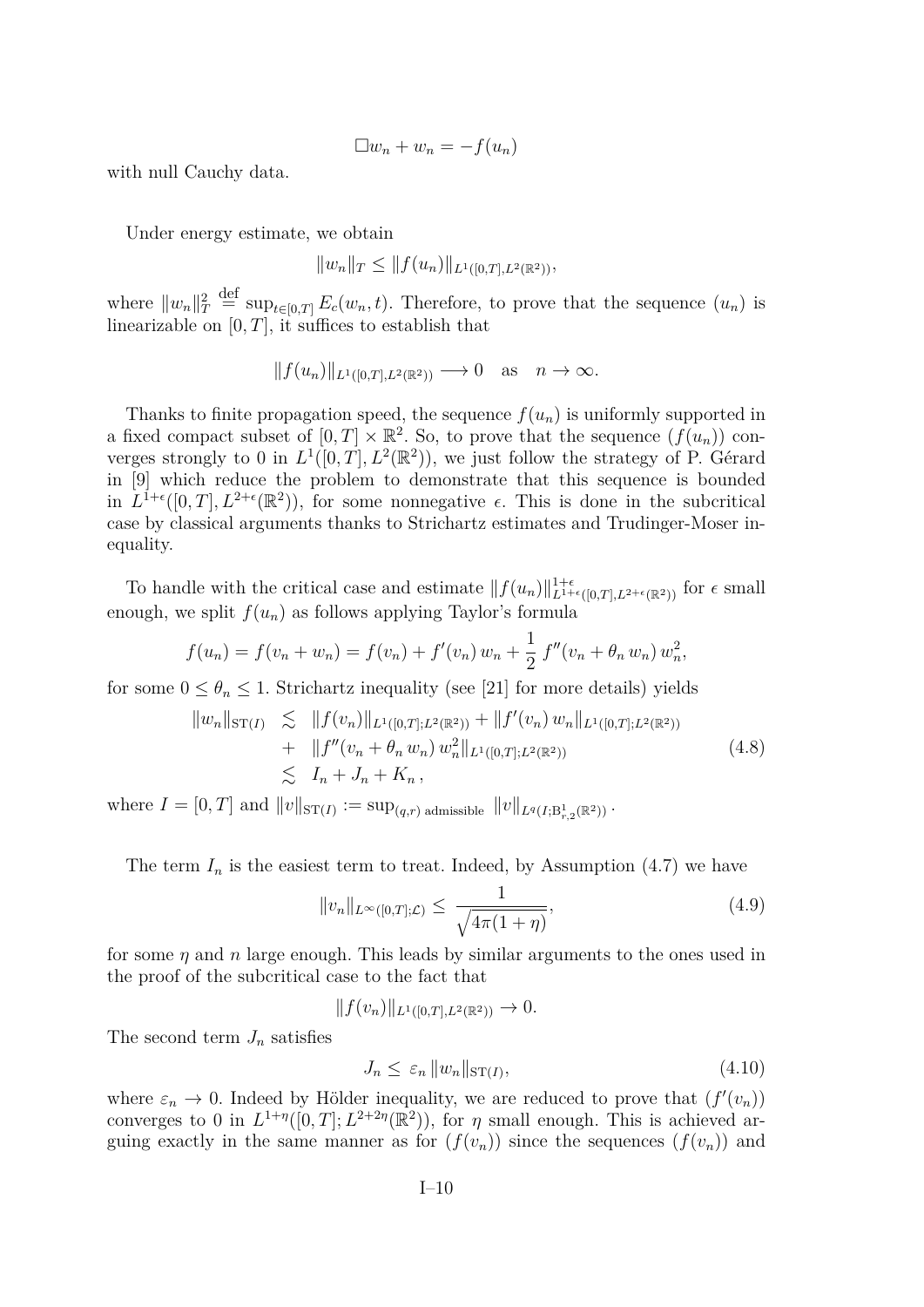<span id="page-11-0"></span> $(f'(v_n))$  are similar.

For the last (more difficult) term we will establish that

$$
K_n \le \varepsilon_n \|w_n\|_{\mathrm{ST}(I)}^2, \quad \varepsilon_n \to 0,\tag{4.11}
$$

provided that

$$
\limsup_{n \to \infty} \|w_n\|_{L^{\infty}([0,T];H^1)} \le \frac{1 - L\sqrt{4\pi}}{2}.
$$
\n(4.12)

In fact by Hölder inequality, Strichartz estimate and convexity argument, we get

$$
K_n \leq \|w_n^2\|_{L^{1+\frac{1}{\eta}}([0,T];L^{2+\frac{2}{\eta}}(\mathbb{R}^2))} \|f''(v_n + \theta_n w_n)\|_{L^{1+\eta}([0,T];L^{2+2\eta}(\mathbb{R}^2))}
$$
  

$$
\leq \|w_n\|_{\mathrm{ST}(I)}^2 \left( \|f''(v_n)\|_{L^{1+\eta}([0,T];L^{2+2\eta}(\mathbb{R}^2))} + \|f''(u_n)\|_{L^{1+\eta}([0,T];L^{2+2\eta}(\mathbb{R}^2))} \right).
$$

According to the previous step, we are then led to prove that for *η* small enough

$$
||f''(u_n)||_{L^{1+\eta}([0,T];L^{2+2\eta}(\mathbb{R}^2))} \to 0.
$$
\n(4.13)

Arguing exactly as in the subcritical case, il suffices to establish that the sequence  $(f''(u_n))$  is bounded in  $L^{1+\eta_0}([0,T]; L^{2+2\eta_0}(\mathbb{R}^2))$  for some  $\eta_0 > 0$ . This derives from the fact that under Assumption (4.12), we have

$$
\limsup_{n \to \infty} ||u_n||_{L^{\infty}([0,T];\mathcal{L})} \leq \limsup_{n \to \infty} ||v_n||_{L^{\infty}([0,T];\mathcal{L})} + \limsup_{n \to \infty} ||w_n||_{L^{\infty}([0,T];\mathcal{L})}
$$
\n
$$
\leq L + \frac{1}{\sqrt{4\pi}} ||w_n||_{L^{\infty}([0,T];H^1)}
$$
\n
$$
\leq \frac{1}{2} \left( L + \frac{1}{\sqrt{4\pi}} \right) < \frac{1}{\sqrt{4\pi}}.
$$

This leads to the result by classical arguments.

# **References**

- [1] S. Adachi and K. Tanaka, *Trudinger type inequalities in*  $\mathbb{R}^N$  *and their best exponents*, Proc. Amer. Math. Soc. **128** (2000), no. 7, 2051–2057.
- [2] H. Bahouri and P. Gérard, *High frequency approximation of solutions to critical nonlinear wave equations*, Amer. J. Math. **121** (1999), 131–175.
- [3] H. Bahouri, M. Majdoub and N. Masmoudi, *On the lack of compactness in the 2D critical Sobolev embedding*, Journal of Functional Analysis, **260**, 2011, pages 208-252.
- [4] H. Bahouri, J.-Y. Chemin and R. Danchin, Fourier Analysis and Nonlinear Partial Differential Equations, *Grundlehren der mathematischen Wissenschaften, Springer*.
- [5] H. Bahouri, A. Cohen and G. Koch, A general wavelet-based profile decomposition in the critical embedding of function spaces, *arXiv:1103.2468v1*, 2011.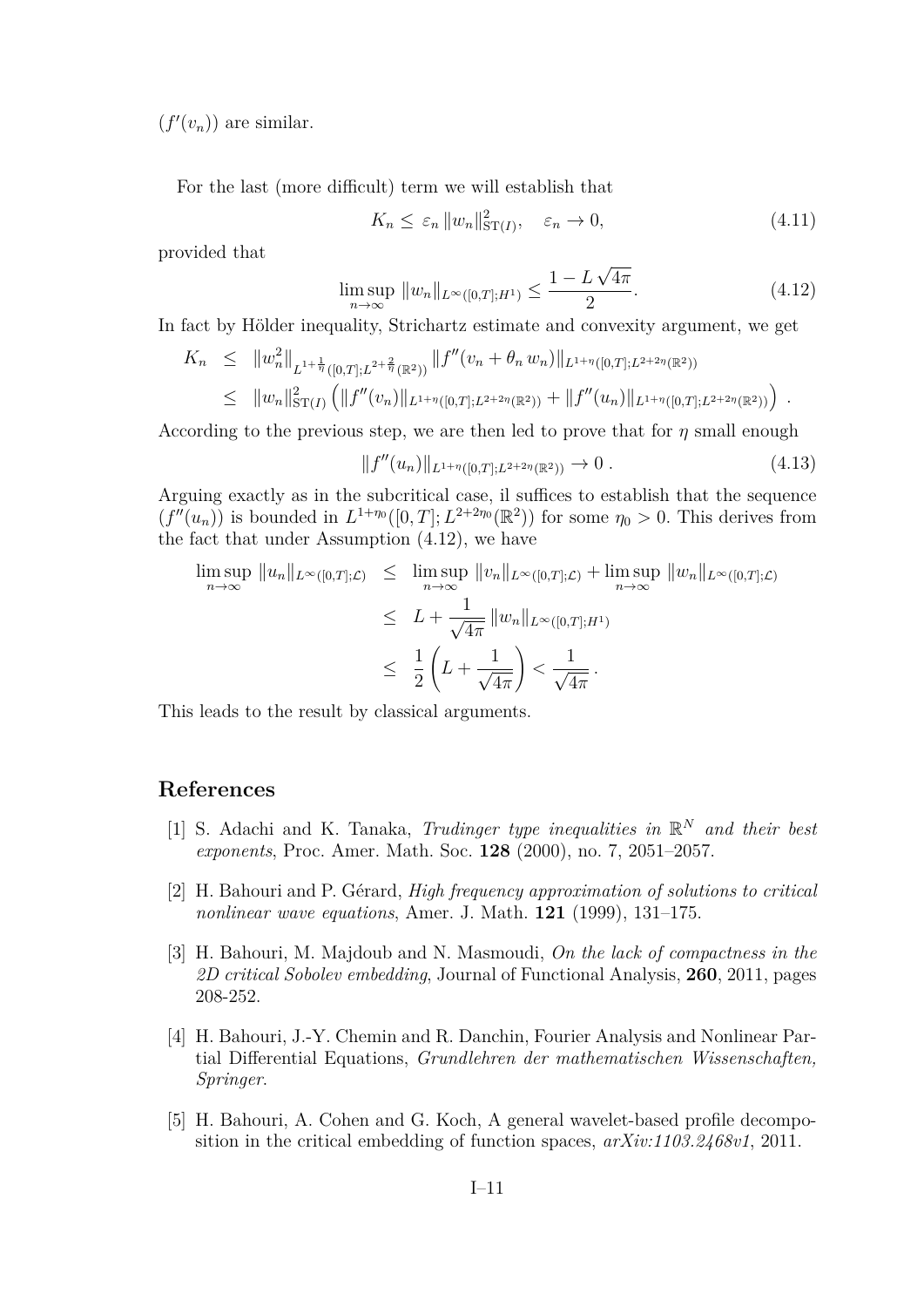- <span id="page-12-0"></span>[6] J. Ben Ameur, Description du défaut de compacité de l'injection de Sobolev sur le groupe de Heisenberg, *Bulletin de la Société Mathématique de Belgique*, **15-4**, 2008, pages 599-624.
- [7] H. Brezis and J. M. Coron, Convergence of solutions of H-Systems or how to blow bubbles, *Archiv for Rational Mechanics and Analysis*, **89**, 1985, pages 21-86.
- [8] A. Cohen, *Numerical analysis of wavelet methods*, Elsevier, 2003.
- [9] P. Gérard, *Oscillations and concentration effects in semilinear dispersive wave equations*, J. Funct. Anal. **133** (1996), 50–68.
- [10] P. Gérard, *Description du défaut de compacité de l'injection de Sobolev*, ESAIM Control Optim. Calc. Var. 3 (1998), 213–233 (electronic, URL: http://www.emath.fr/cocv/).
- [11] S. Ibrahim, M. Majdoub and N. Masmoudi, *Global solutions for a semilinear, two-dimensional Klein-Gordon equation with exponential-type nonlinearity*, Comm. Pure Appl. Math. **59** (2006), no. 11, 1639–1658.
- [12] S. Jaffard, *Analysis of the lack of compactness in the critical Sobolev embeddings*, J. Funct. Anal., **161** (1999), 384–396.
- [13] C. E. Kenig and F. Merle, *Global well-posedness, scattering and blow-up for the energy critical focusing non-linear wave equation*, Acta Math., **201** (2008), 147–212.
- [14] H. Kozono and H. Wadade, *Remarks on Gagliardo-Nirenberg type inequality with critical Sobolev space and BMO*, Math. Z., **259** (2008), 935–950.
- [15] S. Keraani, On the defect of compactness for the Strichartz estimates of the Shrödinger equation, *Journal of Differential equations*, **175-2**, 2001, pages 353- 392.
- [16] C. Laurent, *On stabilization and control for the critical Klein-Gordon equation on a 3-D compact manifold*, to appear in Journal of Functional Analysis.
- [17] P.L. Lions, *The concentration-compactness principle in the calculus of variations. The limit case. I.*, Rev. Mat. Iberoamericana 1 (1985), no. 1, 145–201.
- [18] P.L. Lions, *The concentration-compactness principle in the calculus of variations. The locally compact case, I*, Ann. Inst. H. Poincare Anal. Non Linéaire 1 (1984), 109–145.
- [19] Y. Meyer, *Ondelettes et opérateurs*, Hermann, 1990.
- [20] J. Moser, *A sharp form of an inequality of N. Trudinger*, Ind. Univ. Math. J. **20**(1971), pp. 1077-1092.
- [21] M. Nakamura and T. Ozawa, *The Cauchy problem for nonlinear Klein-Gordon equation in the Sobolev spaces*, Publ. RIMS, Kyoto University **37** (2001), 255– 293.